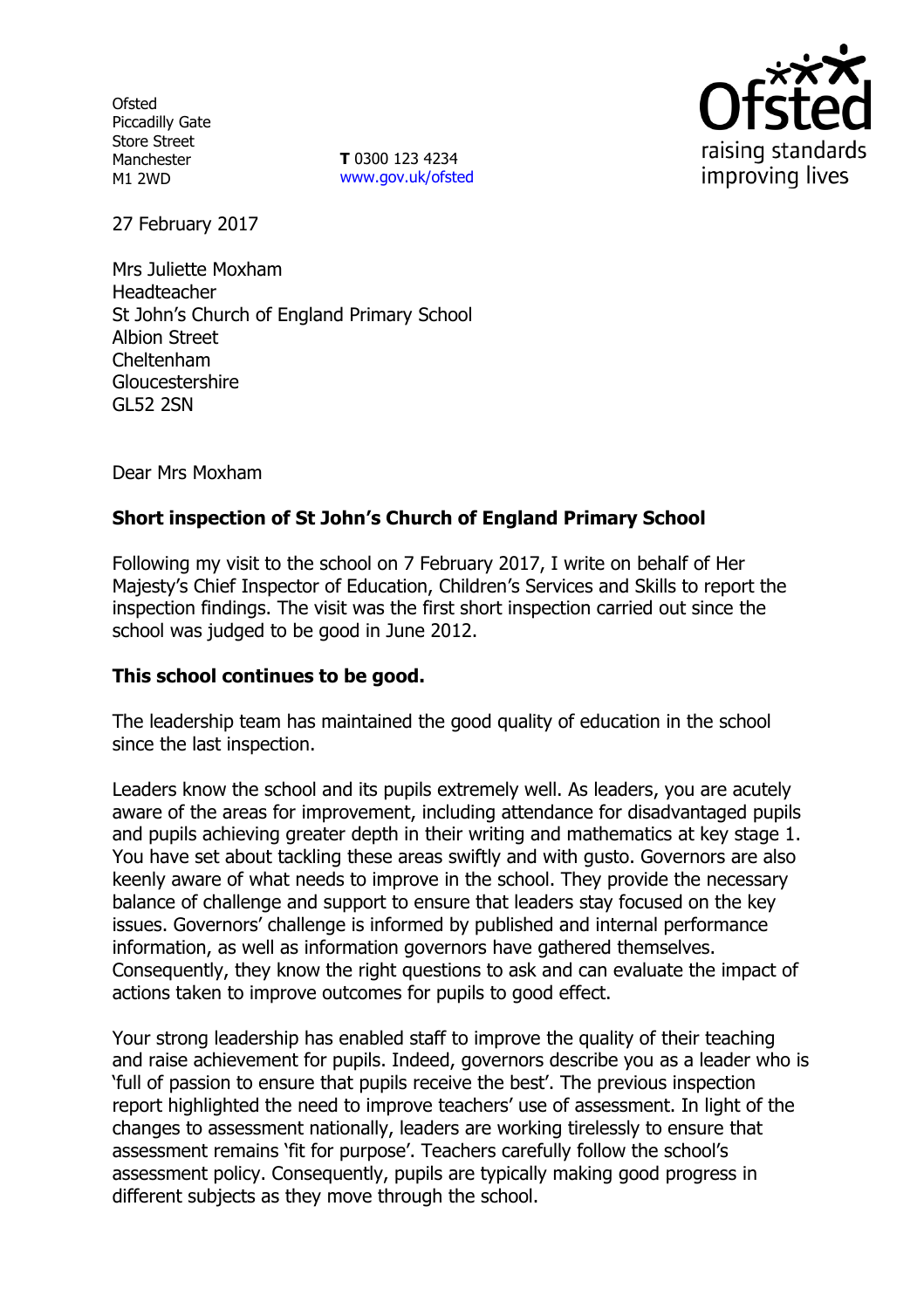

Pupils are very proud of their school. They describe how they are well supported by staff in both their learning and emotional needs. They comment, 'We are one big happy family and look after each other.'

Parents spoken to or who submitted comments via the online inspection questionnaire, including text messages, are overwhelmingly positive about the quality of education and care their children receive. There were many complimentary comments made by parents. Typical comments described how 'we couldn't get a better school anywhere else' and being 'blown away with the school; they never lose sight of the individual child.'

At the beginning of the inspection, we agreed the key lines of enquiry to be considered during the day. To ascertain that the school remained good, one key line of enquiry was establishing the effectiveness of actions taken to raise achievement for the most able, including the most able disadvantaged, at key stage 1. The second key line of enquiry was looking at the effectiveness of phonics teaching to support reading and writing. A further key line of enquiry was to consider how subject leaders contribute to improving pupils' progress. Under the final key line of enquiry, we were to explore how the school ensures that pupils are safe and the actions taken to ensure that disadvantaged pupils and pupils who have special educational needs and/or disabilities attend school regularly. These key lines of enquiry are considered below in the 'safeguarding' paragraphs and the 'Inspection findings'.

# **Safeguarding is effective.**

School leaders, including governors, consider the safeguarding of pupils to be integral to the work of the school. A strong culture of safety and security pervades the school, with a shared understanding of the need to protect pupils from all possible risks. Staff, regardless of their role, keep a watchful eye on every pupil, especially those whose circumstances make them vulnerable. Parents speak positively about the improvements you have made, and continue to make, to ensure that the site is safe and secure. They are confident that their children are kept safe. The school's policies and procedures take account of the latest statutory guidelines, follow the most recent national guidance and are resolutely followed by staff. Staff are well trained in all aspects of safeguarding, which enables them to identify concerns quickly and take rapid action with confidence.

Leaders and governors fully understand the importance of recruiting safely. All staff are carefully checked prior to starting employment to ensure their suitability to work with pupils. Leaders carry out regular health and safety checks to make sure that the school is safe. For example, regular checks are carried out on outside play equipment to minimise the risk to pupils. Leaders carefully evaluate the risk of any activity, such as Year 6 pupils' regular use of the local park for recreation and physical exercise. Pupils are confident that they can share any concerns or worries they may have with a member of staff. They describe how they are 'very well looked after'. Pupils describe how incidents of bullying are extremely rare and they are confident that any acts of unkindness are swiftly resolved by staff. Both pupils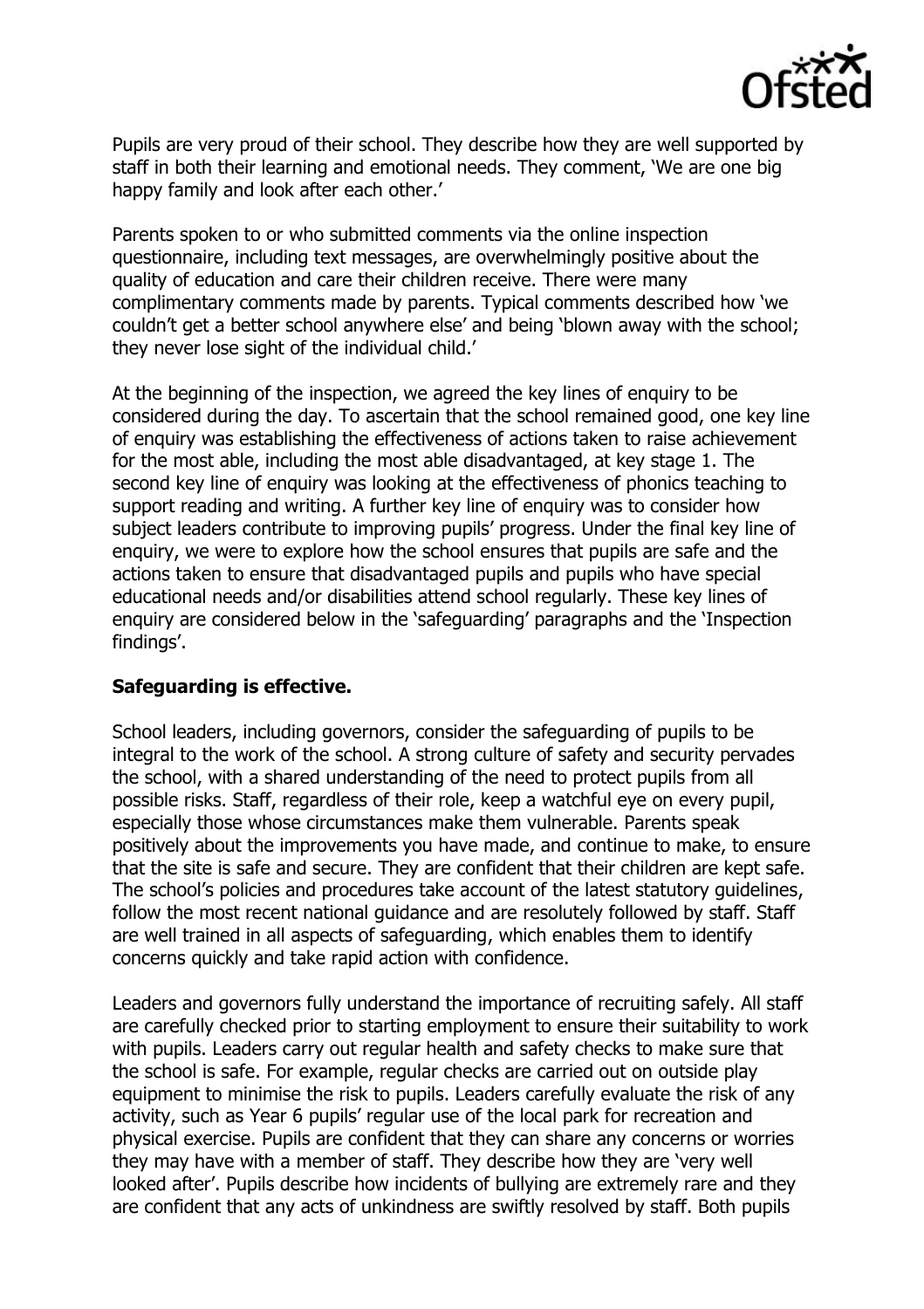

and parents welcome the guidance they are given on personal safety. Consequently, pupils are fully aware of potential risks, such as passing on personal information when using the internet.

All safeguarding arrangements are fit for purpose, and records are detailed and of high quality.

# **Inspection findings**

- $\blacksquare$  Pupils in key stage 1 typically make strong progress over time in reading, writing and mathematics. This is because teaching is effective and sets learning activities that excite and motivate pupils.
- Leaders carefully monitor the achievement of all groups of pupils. Through this careful analysis, they have accurately identified that the most able pupils, including the most able disadvantaged pupils, could make stronger progress, especially in achieving greater depth in writing and mathematics.
- Leaders have taken swift action for improvement, such as bespoke interventions to develop pupils' writing skills. Current progress information shows that these pupils are achieving well. Nevertheless, leaders are not complacent and are regularly checking that actions put in place enable these pupils to make the very best progress.
- At the time of the previous inspection, the school was asked to develop the role of middle leaders in checking the quality of teaching and learning to ensure their stronger contribution to improving pupils' achievement. These leaders have a very clear and detailed knowledge of the progress pupils make in the subjects they lead. They share a passion and determination for continual school improvement. They contribute widely to supporting staff in driving forward improvements through the sharing of good practice and the delivery of highquality training.
- $\blacksquare$  The school was hugely disappointed in the significant dip in the number of pupils who achieved the expected standard in the Year 1 phonics check in 2016, having been significantly above the national average in recent years. Leaders immediately began a detailed analysis to unpick where and why pupils had been unsuccessful. Rapid action has been taken to ensure that this dip is not repeated. Teachers are checking whether activities precisely meet pupils' needs, especially for those pupils in Year 2. Current information shows that pupils are making good progress in phonics and are on track to achieve at least the expected standard in the 2017 phonics screening check. Reading is given a high profile in the school. Younger pupils read to me with enthusiasm, demonstrating their confidence in tackling unknown words and their understanding of the text. They demonstrated a love of reading in their eagerness to talk about favoured authors and types of books.
- Attendance for pupils overall is improving and is above the national average. However, the attendance of disadvantaged pupils and those who have special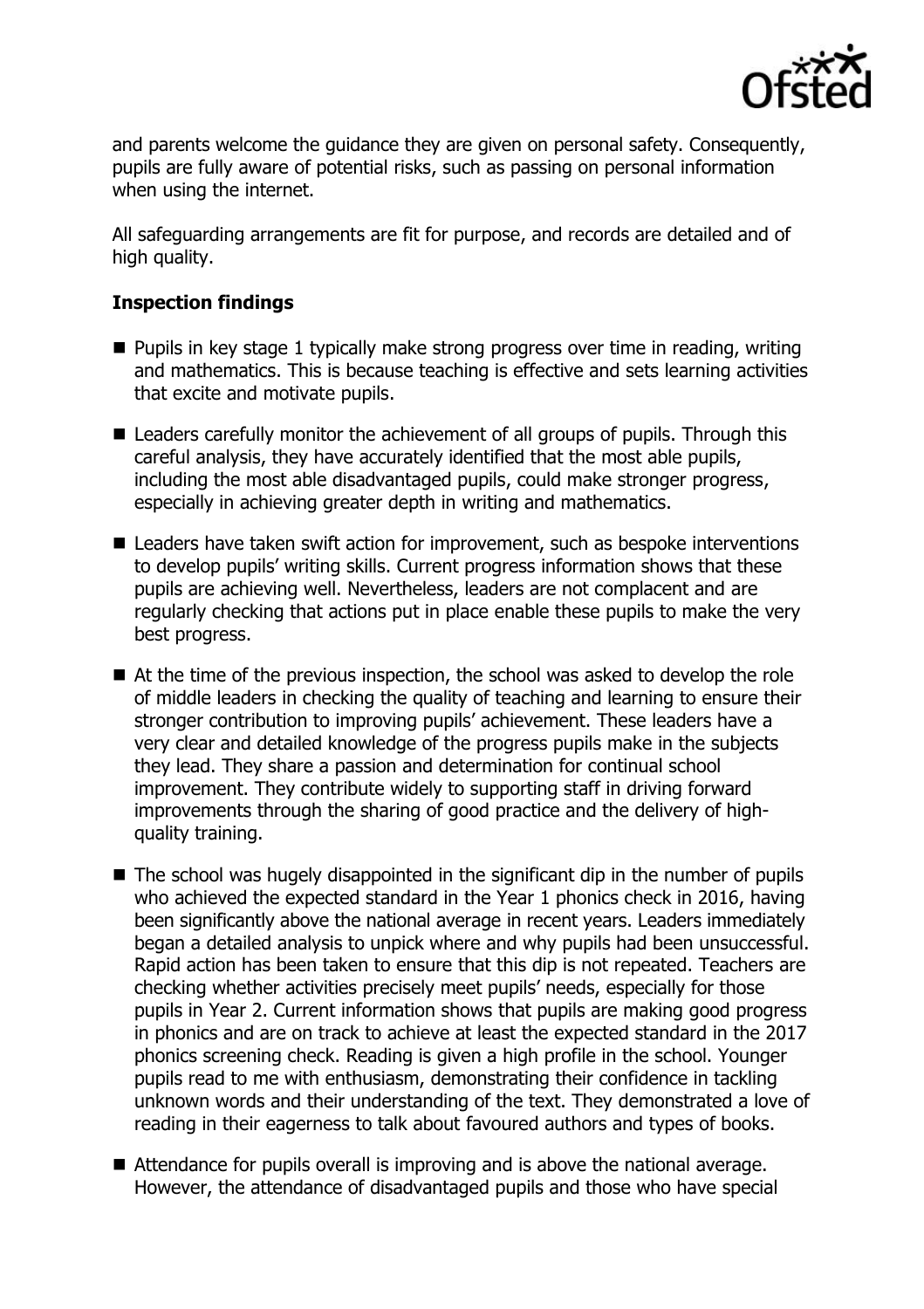

educational needs and/or disabilities, while improving, is not doing so rapidly enough and remains below the national average. Leaders, including governors, are keenly aware that attendance is not good enough for these pupils.

- Improving attendance has been identified as a high priority by leaders. The school works closely and promptly with parents and outside agencies when pupils are absent from school, particularly those pupils with persistent absence. For example, phone calls are made to parents when staff are first alerted to absence. Leaders explained that, in certain circumstances, arrangements are made to collect pupils from their homes to ensure that they attend school regularly.
- There have been no exclusions since 2015. This is because staff carefully manage behaviour and pupils have a clear understanding of what is expected of them.

# **Next steps for the school**

Leaders and those responsible for governance should ensure that:

- $\blacksquare$  the focus on improving the attendance of those pupils who are disadvantaged or have special educational needs and/or disabilities continues and rapidly reduces the number of unauthorised absences
- $\blacksquare$  the most able pupils in key stage 1, including the most able disadvantaged, consistently reach the highest levels of achievement in writing and mathematics.

I am copying this letter to the chair of the governing body, the director of education for the Diocese of Gloucester and the director of children's services for Gloucestershire. This letter will be published on the Ofsted website.

Yours sincerely

Jen Southall **Her Majesty's Inspector**

# **Information about the inspection**

I met with you, your deputy headteacher and subject leaders. We talked about the improvements which have been made since the last inspection. Together, we visited phonics lessons and carried out a 'learning walk' through classes in key stage 1 and Year 6, where I heard some pupils read. I also held discussions with seven governors, including the chair of the governing body, and talked informally to pupils and heard some read. I met with an officer from the local authority.

A wide range of documentation was looked at, including the school's evaluation of its own performance and information relating to pupils' current achievement and progress. I also checked the effectiveness of the school's safeguarding arrangements and attendance information.